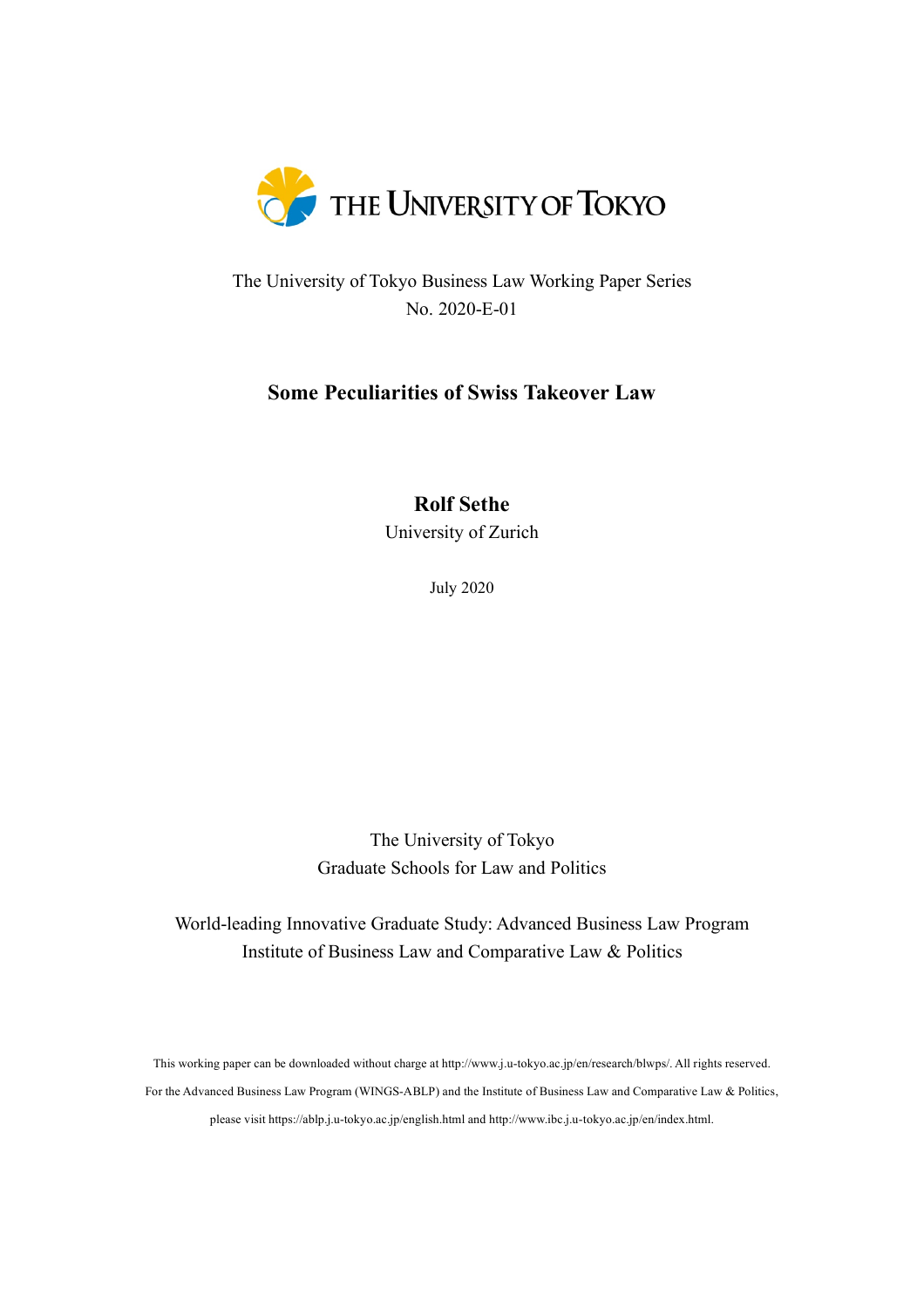## **Some Peculiarities of Swiss Takeover Law**

*Prof. Dr. Rolf Sethe, LL.M., University of Zurich\**

#### **Summary**

*The paper deals with the Swiss takeover law, which is based in the European capital market law tradition, but shows some distinct features. After an overview of the possible forms of M&A transactions and the Swiss share market, it describes the general legal framework for public tender offers, the purpose of the rules governing those offers and their scope of application. This is followed by a detailed description of mandatory public tender offers and the determination of the bid price. It concludes with a brief outlook on the possible sanctions in the event of violations of the obligation to make a public tender offer.*

#### **I. Introduction**

#### **II. Legal and Economic Overview**

- 1. Forms of Mergers and Acquisitions
- 2. Share Market in Switzerland

#### **III. Some Basics on Swiss Takeover Law**

- 1. Legal Framework for Public Tender Offers
- 2. Purpose of the Rules on Public Tender Offers
- 3. Scope of Application
	- a. Offer
	- b. Public
	- c. With Regard to Equity Securities
	- d. Listing of the Securities
	- e. Territorial Scope
	- f. Circumventions
	- g. Exemptions

## **IV. The Mandatory Public Tender Offer**

- 1. Overview
- 2. Opting-out or Opting-up
- 3. The Scope of Application for the Voluntary Public Tender Offer
- 4. Threshold of the Mandatory Public Tender Offer
	- a. Regular Threshold
	- b. Grandfathering
- 5. Addressees of the Duty
	- a. Direct and Indirect Acquisition
	- b. Acting in Concert or as an Organised Group
	- c. Change in the Capital Structure
- 6. Exemptions
	- a. Acquisitions by Act of Law as a General Exemption
	- b. Acquisitions for Certain Purposes
	- c. Discretionary Exemptions on a Case-by-Case Basis
- 7. Other Requirements and the Subject of the Offer

This essay is an extended version of a lecture at the Faculty of Law, University of Tokyo. I want to thank Prof. Kansaku and Prof. Iida for their kind invitation and their hospitality. Furthermore I thank Ms. Nozomi Oda (Latham & Watkins LLP, Tokyo), Mr. Daniel Lütolf (University of Zurich) and Dr. Inke Nyborg (University of Zurich) for their valuable comments to the essay.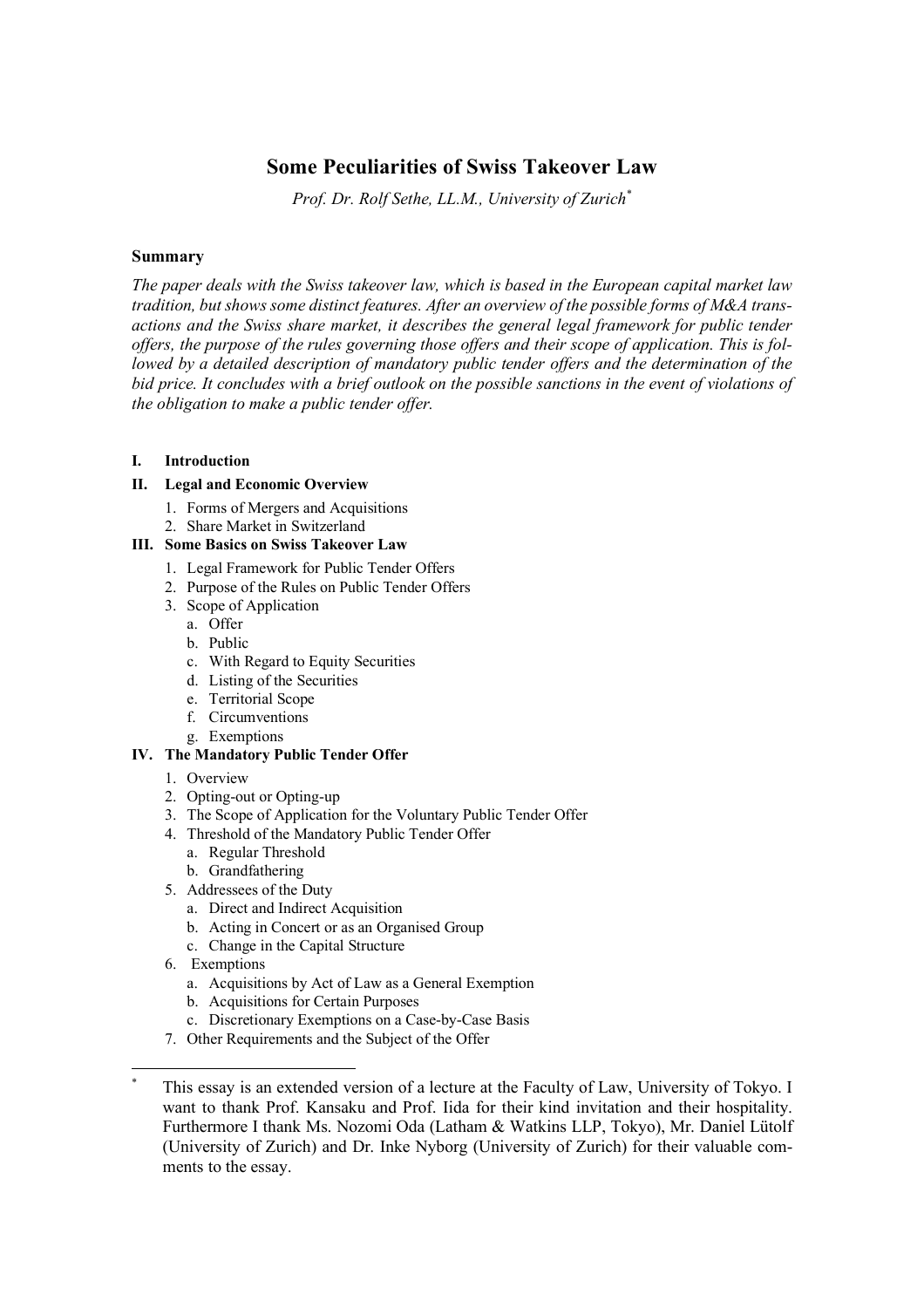8. Conditional Offer

## **V. The Bid Price in Cases of a Mandatory Offer**

- 1. The Purpose of Legally Fixing the Bid Price
- 2. The Legal Requirements in Fixing the Price
	- a. The "Stock Exchange Price"
	- b. The "Highest Price paid within the last 12 Months"
	- c. The Best Price Rule
- 3. Abolition of the Control Premium
- 4. Ways of Settlement of Mandatory Offers

#### **VI. Sanctions for Violations of the Duty to Publish a Tender Offer**

- 1. Criminal Sanctions
- 2. Sanctions in Supervisory Law
- 3. Civil Law Sanctions

## **I. Introduction**

This paper intends to give a short insight into Swiss takeover law. However, it is quite difficult to give a *short* overview of such a wide and complex topic such as takeover law. The standard Swiss textbook on the topic has more than 430 pages.<sup>1</sup> Therefore, I can only highlight some of the major peculiarities of Swiss takeover law and address only those issues where Swiss law differs substantially from that of Japan.<sup>2</sup>

Switzerland is a small country in the middle of Europe, landlocked, with only 8.5 million people. Nonetheless it has a very strong economy and is famous not only for chocolate, mountains and watches but also for its financial and chemical industry and is home to a large number of highly specialised companies.

In a first step, I will give a short introduction into the various legal forms for and the importance of mergers and acquisitions in Swiss law (II.). We then will have a brief look at the takeover law in general (III.) before turning to the mandatory offer (IV.), the bid price assessment and the abolition of the control premium (V.).

## **II. Legal and Economic Overview**

#### *1. Forms of Mergers and Acquisitions*

Mergers and Acquisitions (M&A) of business enterprises involve a range of different legal topics depending on the way a transaction is executed.

• Acquisitions of private (= non-listed) companies can either be carried out by the purchase of shares (*share deal*) or by the purchase of the assets and liabilities (*asset deal*). The acquisition

<sup>1</sup> Tschäni/Diem/Gaberthüel, Öffentliche Kaufangebote,  $4^{\text{th}}$  ed., Zurich 2020.

<sup>2</sup> The Japanese takeover law is described by Shirai, The takeover bid system and the system of disclosure of the status of large-volume holdings, in: Kansaku et al. (ed.), Japanese Financial Instruments and Exchange Act, Tokyo 2018, p. 512 et seq.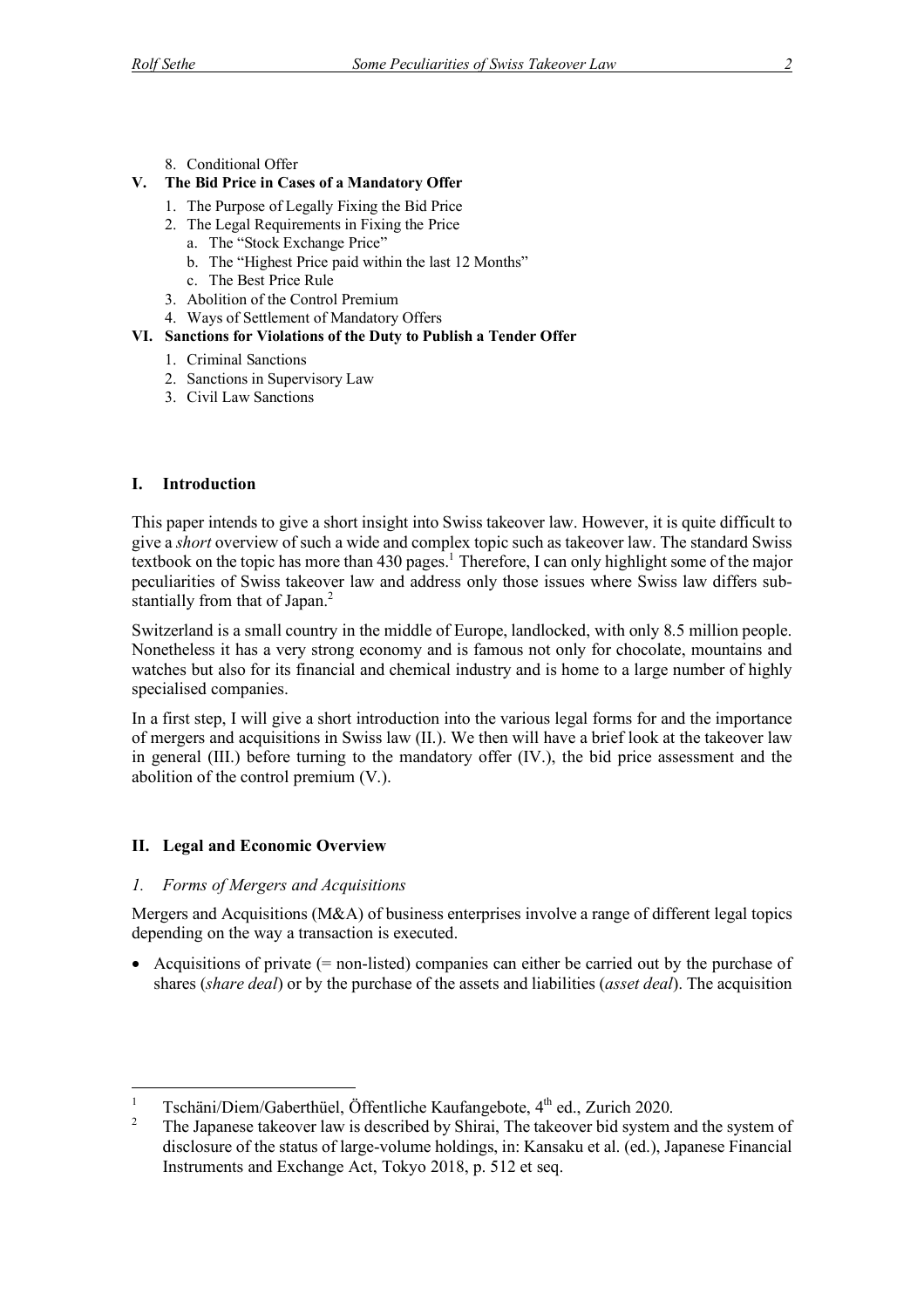is governed by sales law<sup>3</sup> or by the Mergers Act<sup>4</sup> which covers the transfer of assets and liabilities of registered companies.

- A merger of two companies can be performed either by an absorption of one company by another one (*Absorptionsfusion*) or by the combination of two companies to a new one (*Kombinationsfusion*). In both cases the assets and liabilities of the dissolved company are transferred by law to the surviving resp. the new company. In return for losing their memberships in the dissolved company, its shareholders receive shares of the new company as a consideration. If 90 % of the shareholders consent, the consideration can be in cash. In that case the membership of the minority shareholders ends and we talk about a "squeeze-out" (art. 8 (2), 18 (5) Mergers Act).
- In comparison, rather rare is the formation of a joint venture company and a transfer of assets/know-how onto that company in exchange for shares. A joint venture is established according to the rules of company law.<sup>5</sup>
- With regard to companies listed on the stock exchange<sup>6</sup>, all of the above-mentioned ways of M&A are also available, but the share deal is substituted by the public tender offer (*öffentliches Kaufangebot*). Such a tender offer is the most common way of acquiring the control of that company. Between the coming into force of the new law in 1997 and the time of writing, the Swiss Takeover Board has considered 764 transactions.<sup>7</sup> The voluntary tender offer may be structured as an offer for cash or as an exchange offer for securities, or as a combination of both. If the offer is mandatory and structured as an offer in exchange for securities, the offeror must always offer a consideration in cash as an option. If the offeror holds more than 98 % of the voting rights of the target company on expiry of the offer period, he or she may, within three months, petition the court to cancel the outstanding equity securities. The remaining shareholders are compensated either by payment of the offer price or by fulfilment of the exchange offer (art. 137 FMIA). This method of excluding remaining shareholders is easier than a squeeze-out according to the Merger Act (see above) but has higher prerequisites.

## *2. Share Market in Switzerland*

The Swiss capital market is – compared to the size of the country and its population – relatively large. In 2017 there were 215194 public limited companies (stock company), of which 270 were listed at the two Swiss Stock exchanges. On first sight this does not seem impressive but those 270 companies contributed 18 % to the gross domestic product, employed 350000 people and paid around 40 % of all taxes for business enterprises.<sup>8</sup> However, the Swiss government is concerned about the fact that from an international perspective, the relative importance of the Swiss capital market has declined since the financial crisis in 2008.<sup>9</sup> Therefore, its government is looking at ways of improving the current situation.

<sup>&</sup>lt;sup>3</sup> Art. 184 et seq. of the Code of Obligations (CO) of 30 March 1911 (status as of 1 April 2020), SR 220 (SR = Systematic Compilation of Federal Laws).

<sup>&</sup>lt;sup>4</sup> Federal Act on Mergers, Demerger, Conversion and Transfer of Assets and Liabilities, 3 October 2003 (status as of 1 January 2014), SR 221.301.

 $5$  The company law is regulated in art. 530 et seq. CO.

<sup>6</sup> Switzerland has two stock exchanges: BX Swiss AG, Berne, and Six Swiss Exchange, Zurich.

<sup>&</sup>lt;sup>7</sup> See the website of the Swiss Takeover Board, www.takeover.ch.<br><sup>8</sup> Boian/Hausen/Hausen Die Bodautung hörzoglastischen Altiengesel

<sup>8</sup> Beier/Hauser/Hauser, Die Bedeutung börsenkotierter Aktiengesellschaften für die Schweizer Volkswirtschaft, HTW Chur, February 2013.

<sup>9</sup> Beirat Zukunft Finanzplatz, Erhebliches Entwicklungspotential für den Schweizer Kapitalmarkt, April 2018, https://www.efd.admin.ch/dam/efd/fr/dokumente/home/dokumentation/berichte/papier-schweizer-kapitalmarkt%20.pdf.download.pdf/VR-PK-d.pdf.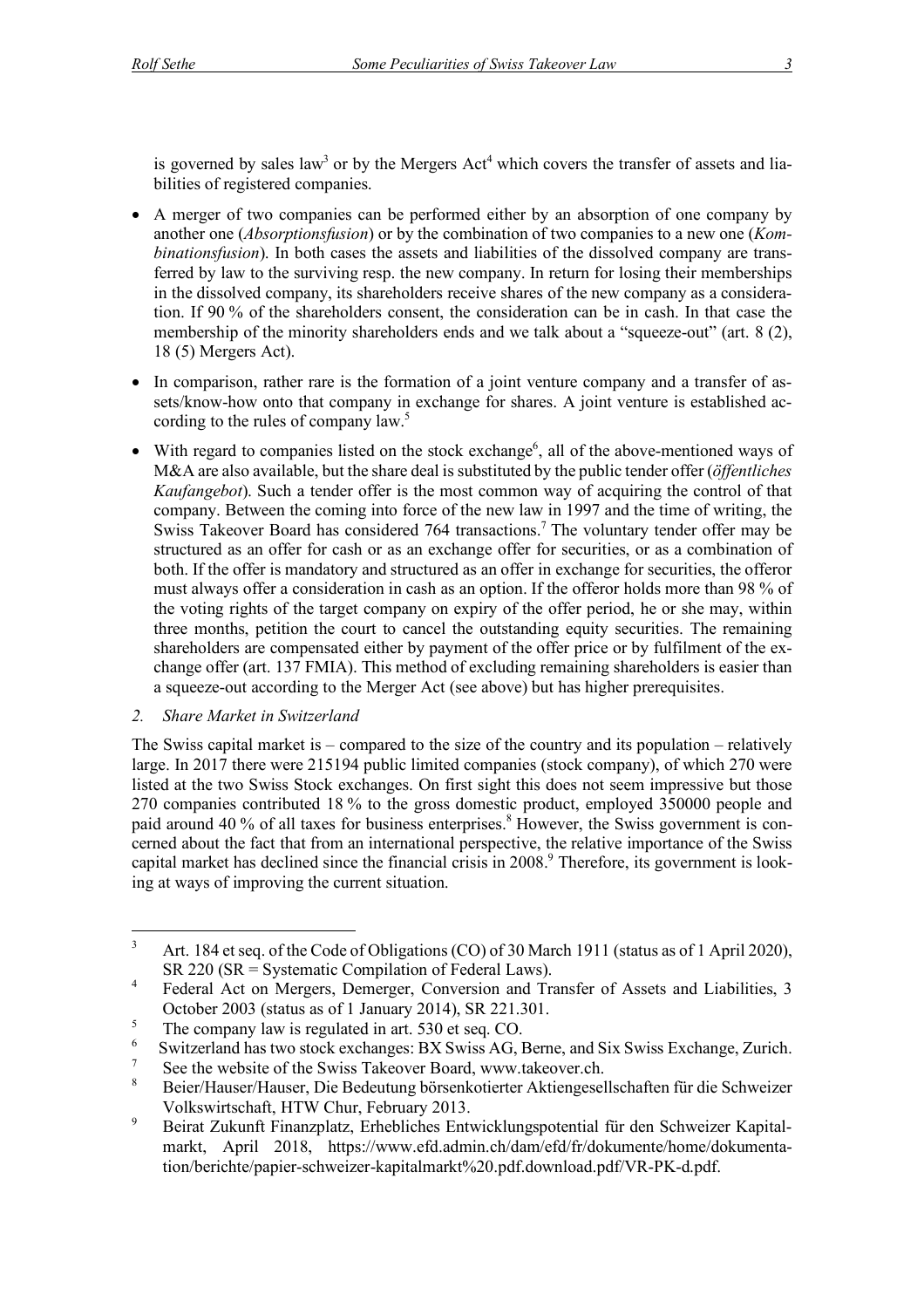If one analyses the nationality of the shareholders in Swiss companies, the Swiss capital market is rather international (see table 1).

#### Table 1

| Nationality of shareholders/shareholding companies <sup>10</sup> |           |  |
|------------------------------------------------------------------|-----------|--|
| <b>USA</b>                                                       | 43,04 $%$ |  |
| <b>Switzerland</b>                                               | 17,70 %   |  |
| Luxemburg                                                        | 8,50 %    |  |
| <b>United Kingdom</b>                                            | 6,48 %    |  |
| <b>Norway</b>                                                    | 5,96 %    |  |
| <b>Other countries</b>                                           | 18,32 %   |  |

The Swiss law is – in line with its general approach to regulation – very liberal (except when it comes to buying and selling real estate or financial intermediaries) and does not provide for any restrictions against foreign takeovers. In essence, Swiss capital market law is designed to attract foreign investments and any restrictions for foreigners would disturb the investor-friendly environment.

In 2017, there were 722 mergers and acquisitions (including takeovers) with a volume of CHF 68.45 billion (see table 2).<sup>11</sup> It is not surprising that Switzerland has many takeovers, a lot of them in public focus. In February 2017, US-based Johnson & Johnson announced a takeover offer for the Swiss biotech company Actelion. The deal was valued at approximately US\$30 billion. In May 2017, Clariant and Huntsman announced their intention to merge. They planned a crossborder all-stock merger structured as a reverse triangular merger with a value of approximately US\$20 billion at announcement. After the intervention of a major shareholder however, the deal was stopped in the same year. Another significant deal in 2017/18 was the acquisition of Breitling, one of the last independent Swiss luxury watch manufacturers, by CVC Capital Partners. This deal is remarkable because it reflects the dominance of private equity players in the Swiss M&A market. 12

 <sup>10</sup> Rasch, Wem gehört der Schweizer Aktienmarkt?, NZZ online of 21 August 2015, https://www.nzz.ch/

finanzen/aktien/wem-gehoert-der-schweizer-aktienmarkt-ld.1519.

<sup>11</sup> https://www.handelszeitung.ch/invest/bilanz-fur-2017-ma-boom-der-schweiz.

<sup>12</sup> https://www.baerkarrer.ch/publications/Switzerland2018.pdf.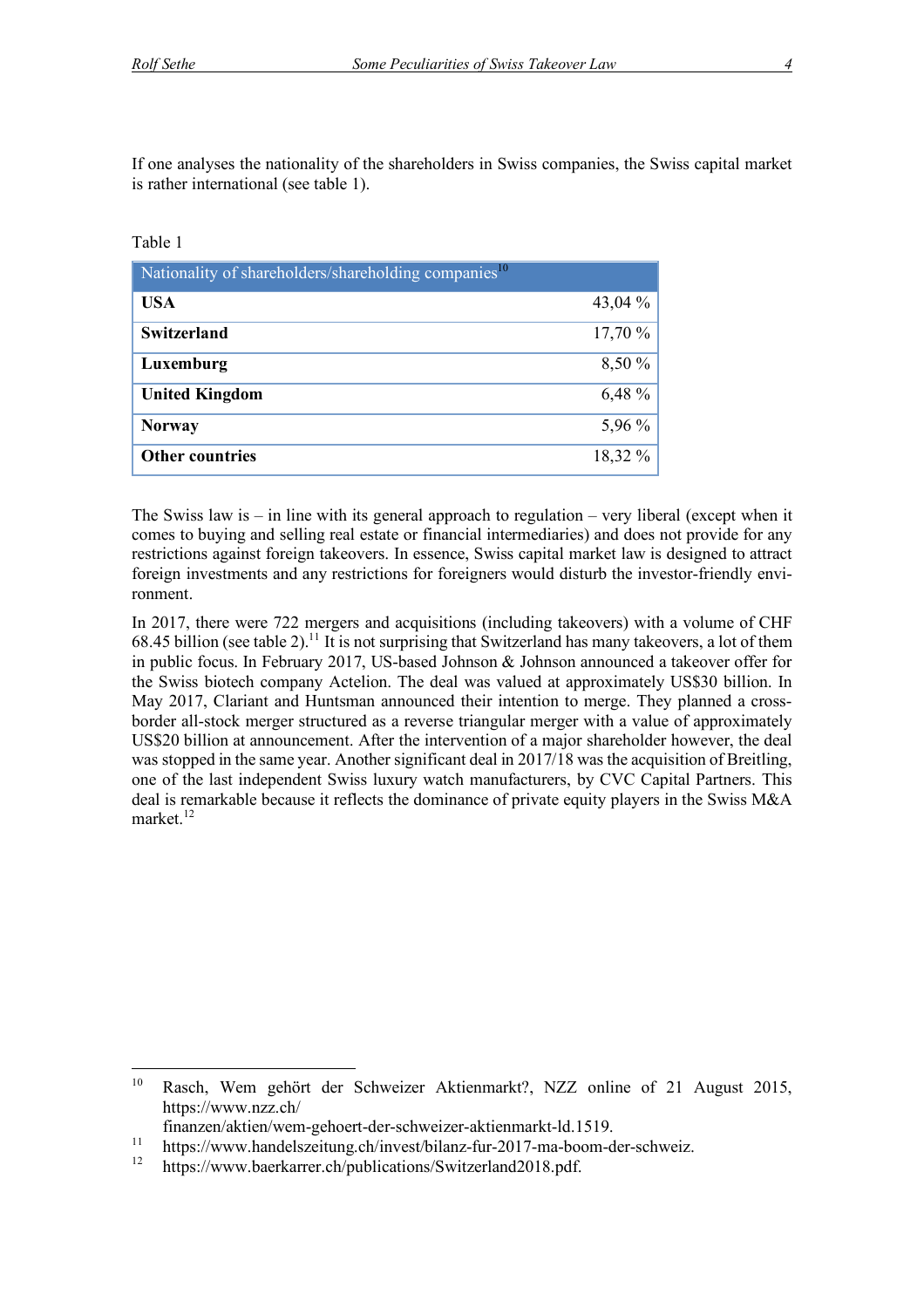#### Table 2

| Volume of takeovers in $2017^{13}$           |                | <b>USD</b> billion |
|----------------------------------------------|----------------|--------------------|
| <b>outbound</b> (target outside Switzerland) | listed target  | 3.757              |
|                                              | private target | 11.313             |
| <b>inbound</b> (target within Switzerland)   | listed target  | 49.665             |
|                                              | private target | 2.510              |

However, since there is no reciprocity with China, a discussion started in summer 2018 whether the liberal Swiss regime should be restricted. Among others, the 2016 deal ChemChina/Syngenta (a deal worth US\$43 billion) in particular was seen as an example of a general tendency. Chinese investors were able to buy companies in Switzerland but China on the other hand was not willing to open its own market for foreign takeovers. Therefore, some scholars proposed to empower the Swiss government with means to stop foreign takeovers if the target company is of vital interest to Switzerland.<sup>14</sup> The discussion is still ongoing.<sup>15</sup>

When talking about takeovers, the first idea that comes to people's mind is the 1987 film "Wall Street" by Oliver Stone. The protagonist Gordon Gekko, played by Michael Douglas, is a ruthless capitalist who smashes companies without any consideration to employees or family traditions. This image might have been true at the beginning of the 1980's. Reality is far more differentiated. Economic studies have shown empirical evidence suggesting that takeovers overall do create value in practice if one aggregates the returns of target and bidder shareholders. However, unfortunately I do not have the time to elaborate all details about the protection of stakeholders in takeover situations that have been extended since the times of Gordon Gekko. Nor do I have the time and expertise to scrutinize the economic findings of these studies.

 <sup>13</sup> http://www.iflr.com/Article/3673259/2017-Mergers-and-Acquisitions-Report-Switzerland.html.

<sup>14</sup> Binder, Weshalb sehen wir tatenlos zu, wie pflichtenlose Investoren unsere Wirtschaft attackieren?, GesKR 2017, 263 et seq.; Daeniker, Good Governance bei M&A-Transaktionen – Rückblick auf 20 Jahre, in: Tschäni (ed.), Mergers & Acquisitions XX, Zurich 2018, p 104 et seq.; Valda, Politiker wollen Firmenkäufe der Chinesen bremsen, Tagesanzeiger online of 11 August 2018, https://www.tagesanzeiger.ch/wirt schaft/unternehmen-und-konjunktur/schweizer-politiker-fordern-schutzwall-gegenchina/story/17307623.

<sup>&</sup>lt;sup>15</sup> This discussion has become more topical in spring 2020: In March, the Swiss parliament instructed the Federal Council to draft a corresponding law on the control of foreign takeovers (a "Lex China") (see the decision of the Council of States of 17 June 2019 and the decision of the National Council of March 3 and the "Motion Rieder 18.3021"). Therefore, in future, an authority for investment control might examine foreign investments. However, it is expected that the legislative process will take time and has to overcome many hurdles. See also Böni/Wassmer, Weiterentwicklung der Zusammenschlusskontrolle zur Vermeidung unerwünschter Firmenübernahmen durch chinesische Investoren, RIW 2019, 707 ff.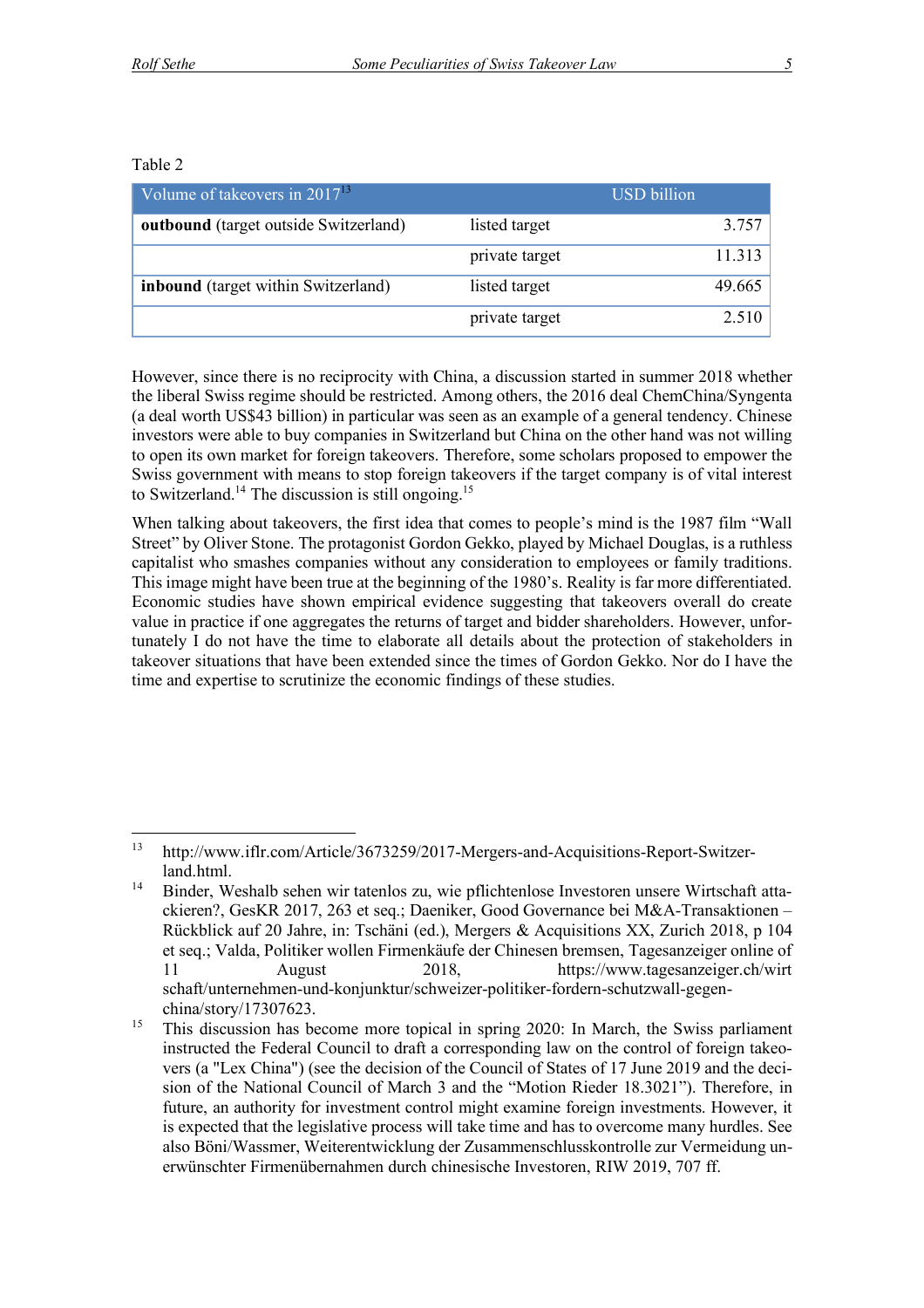## **III. Some Basics on Swiss Takeover Law**

#### *1. Legal Framework for Public Tender Offers*

Public tender offers<sup>16</sup> are regulated in art.  $125 - 141$  FMIA<sup>17</sup>. Implementation rules can be found in art.  $116 - 121$  FMIO-FINMA<sup>18</sup> and art.  $30 - 47$  FMIO-FINMA<sup>19</sup> and the TOO<sup>20</sup>. The organisation of the Swiss Takeover Board is provided for by the  $R\text{-}TOB<sup>21</sup>$ .

## *2. Purpose of the Rules on Public Tender Offers*

The rules and regulations on public tender offers serve several different purposes which are interlinked with the functions of public tender offers as such:

- The legal regime shall guarantee a level playing field through means of the duties of disclosure, fairness and equal treatment (cf. art. 1 (2), art. 131 (c) FMIA, art. 1 TOO).
- The law aims at ensuring that shareholders of a target company can decide about the offer without any time pressure and on the basis of comprehensive information (*freedom of choice*). Therefore, the boards of the bidder company and the target company are obliged to disclose all relevant facts.
- The takeover law serves the purpose of investor protection on the one hand and the protection of the market for corporate control on the other hand. Investments shall be allocated to the company which has the most effective management. As a result of a successful tender offer, an ineffective management risks losing its job. Thus, the threat of a public tender offer has a disciplining effect on the management and – in theory – reduces the costs shareholders have to bear in order to control the management.
- Because the members of the target company's board might be biased in fear of losing their jobs, they are subject to a duty of neutrality. However, in Switzerland this rule is applied less

<sup>&</sup>lt;sup>16</sup> There is a vast amount of publications on the topic. A description of the Swiss takeover law provision by provision can be found in the commentaries of: Watter/Bahar (eds.), Basler Kommentar Finanzmarktaufsichtsgesetz/Finanzmarktinfrastrukturgesetz (BSK FIN-MAG/FinfraG), 3rd ed., Basle 2019; Sethe et al. (eds.), Kommentar zum Finanzmarktinfrastrukturgesetz (SK FinfraG), Zurich 2017; Weber, Kommentar Börsenrecht, 2nd ed., Zurich 2013; Gericke/Wiedmer, Kommentar Übernahmeverordnung, 2<sup>nd</sup> ed., Zurich 2020. For a continuous text description see: Fahrländer, Das Schweizer Börsenrecht, in: Bovet (ed.), Finanzmarktaufsicht, Basle 2016, p. 431 et seq.; Glatthaar/Bernet/Luginbühl, Swiss Takeover Law, Zurich 2013; Höhn/Lang/Roelli, Öffentliche Übernahmen, Basle 2011; Nobel, Schweizerisches Finanzmarktrecht, 4<sup>th</sup> ed., Berne 2019, § 8 Note 1087 et seq.; Nobel, in: Berner Kommentar – Das Aktienrecht, Berne 2017, § 4 Note 126 et seq.; Schenker, Schweizerisches Übernahmerecht, Berne 2009; Schweizerische Übernahmekommission (ed.), Schweizerisches Übernahmerecht in der Praxis, Zurich 2005; Tschäni/ Diem/Gaberthüel (footnote 1).

<sup>&</sup>lt;sup>17</sup> Financial Market Infrastructure Act (FMIA) of 19 June 2015 (status as of 1 January 2020), SR 958.1.

<sup>&</sup>lt;sup>18</sup> Financial Market Infrastructure Ordinance (FMIO) of 25 November 2015 (status as of 1 January 2020), SR 958.11.

<sup>&</sup>lt;sup>19</sup> FINMA Financial Market Infrastructure Ordinance (FMIO-FINMA) of 3 December 2015 (status as of 1 September 2018), SR 958.111.

<sup>&</sup>lt;sup>20</sup> Ordinance of the Takeover Board on Public Takeover Offers (TOO) of 21 August 2008 (status as of 1 January 2016), SR 954.195.1.

<sup>&</sup>lt;sup>21</sup> Regulations of the Takeover Board (R-TOB) of 21 August 2008 (status as of 1 January 2016), SR 954.195.2.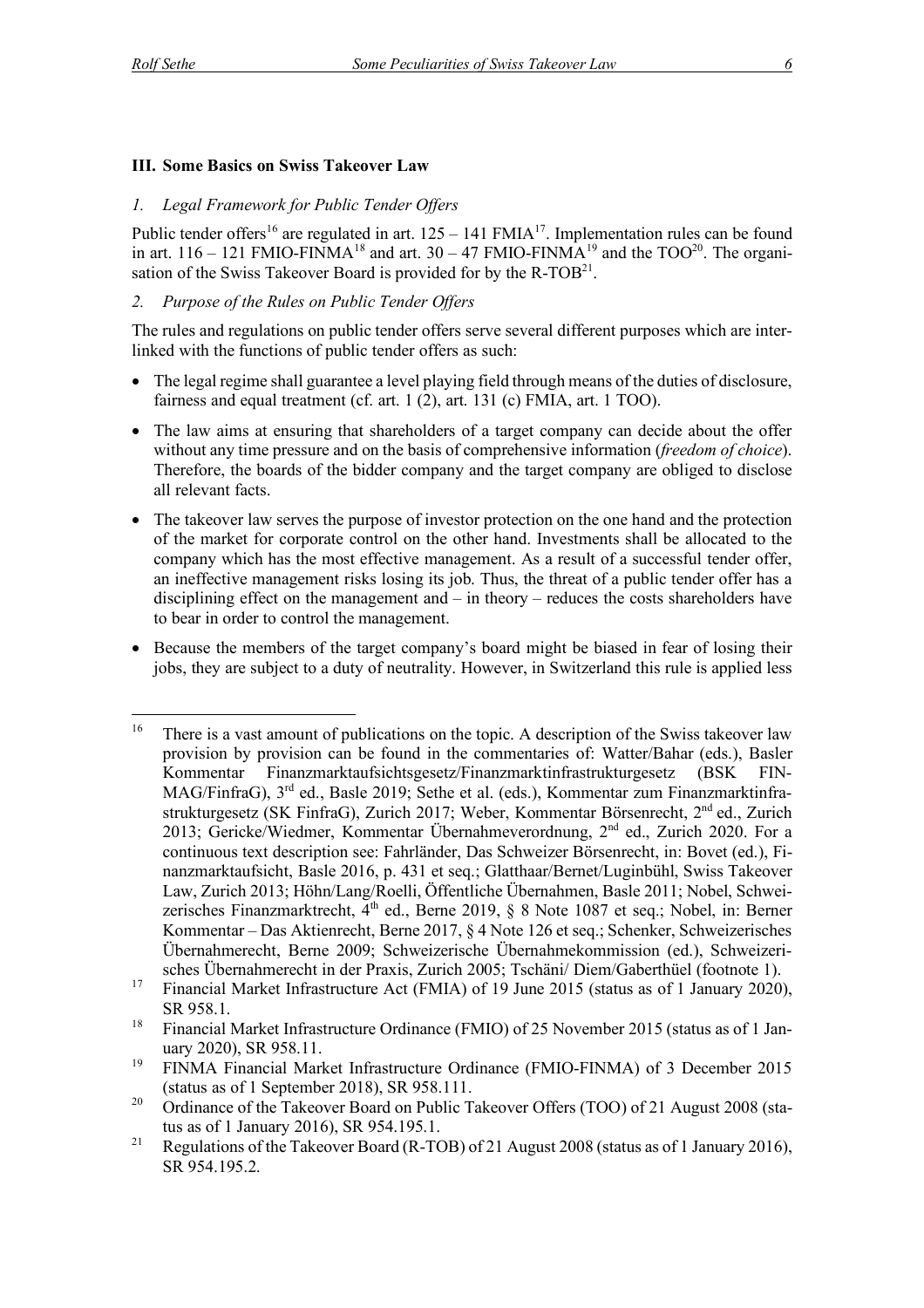strictly than in other countries because e.g. the board might recommend one of several offers if it is convinced to act in the best interest of the company.<sup>22</sup>

- Derived from a duty of equal treatment of all bidders, the target company is obliged to consider competing offers.
- Mandatory public tender offers enable shareholders to exit from the company in case of a change of control.
- Finally, the rules on public tender offers shall ensure that the target company is not unduly hindered to carry out its ordinary business. In other words, the takeover rules shall prevent a long-lasting period of uncertainty for the board and the shareholders of the target company.
- *3. Scope of Application*
- *a. Offer*

Takeover law applies to public tender offers that relate to the equity securities of companies. A public tender offer is defined in art. 2 (i) FMIA as being an offer to purchase or exchange equity securities. In the article, the term "offer" is interpreted broadly and includes any solicitation to shareholders to sell or exchange their equity securities. As such, it is irrelevant whether the offer is friendly or hostile, whether it is an offer to buy all shares or only a certain amount, whether it is mandatory or voluntary or whether it is conditional or unconditional.

## *b. Public*

There is neither a legal definition of the term "public" nor a consensus on a fixed minimum number of persons that have to be addressed. The Swiss Takeover Board ruled that an offer is public if it is addressed to a number of persons that is too numerous to allow for individual contractual negotiations with each shareholder.<sup>23</sup> An example would be an offer that is directed at or that is published in a way as to reach a large number of persons (e.g. through newspapers, TV or the internet). It does not matter how many people effectively read or respond to the offer. $24$ 

The definition of "public" excludes a "creeping tender offer" whereby the buyer purchases shares on an individual basis over a longer period of time. Although the "creeping tender offer" is not subject to the definition of a "*public*" offer, it might nevertheless infringe on other legal obligations such as the duty to disclose the amount of shareholdings (art. 120 FMIA) or the obligation to publish a mandatory tender offer after having gained more than 33.3 % of all shares (art. 135 FMIA, see below).

## *c. With Regard to Equity Securities*

As the definition in art. 2 (i) FMIA points out, the offer must relate to equity securities. This term encompasses shares, participation certificates, profit-sharing certificates or other participation rights. Thus, debt instruments such as bonds are not covered by the scope of the takeover rules.

## *d. Listing of the Securities*

Swiss takeover law applies only if all or parts of a company's equity securities are listed at a Swiss stock exchange. If the company has more than one category of shares, the offer has to cover all categories of listed shares (art. 9 (2) TOO). Because a partial listing is sufficient, the duty of equal treatment of all shareholders also applies to non-listed securities if the offer refers to listed and non-listed equity securities (art. 9 (2) TOO).

<sup>&</sup>lt;sup>22</sup> Tschäni/Diem/Gaberthüel (footnote 1) Note 774.

<sup>&</sup>lt;sup>23</sup> Case 260/03 in the matter of Berna Biotech of 10 February 2006, 2.4.

<sup>24</sup> Swiss Banking Commission (EBK), Ruling in the matter of SGS Société Général de Surveillance Holding SA of 5 October 1998, Bull. EBK 39/2000, p. 15, 21 et seq.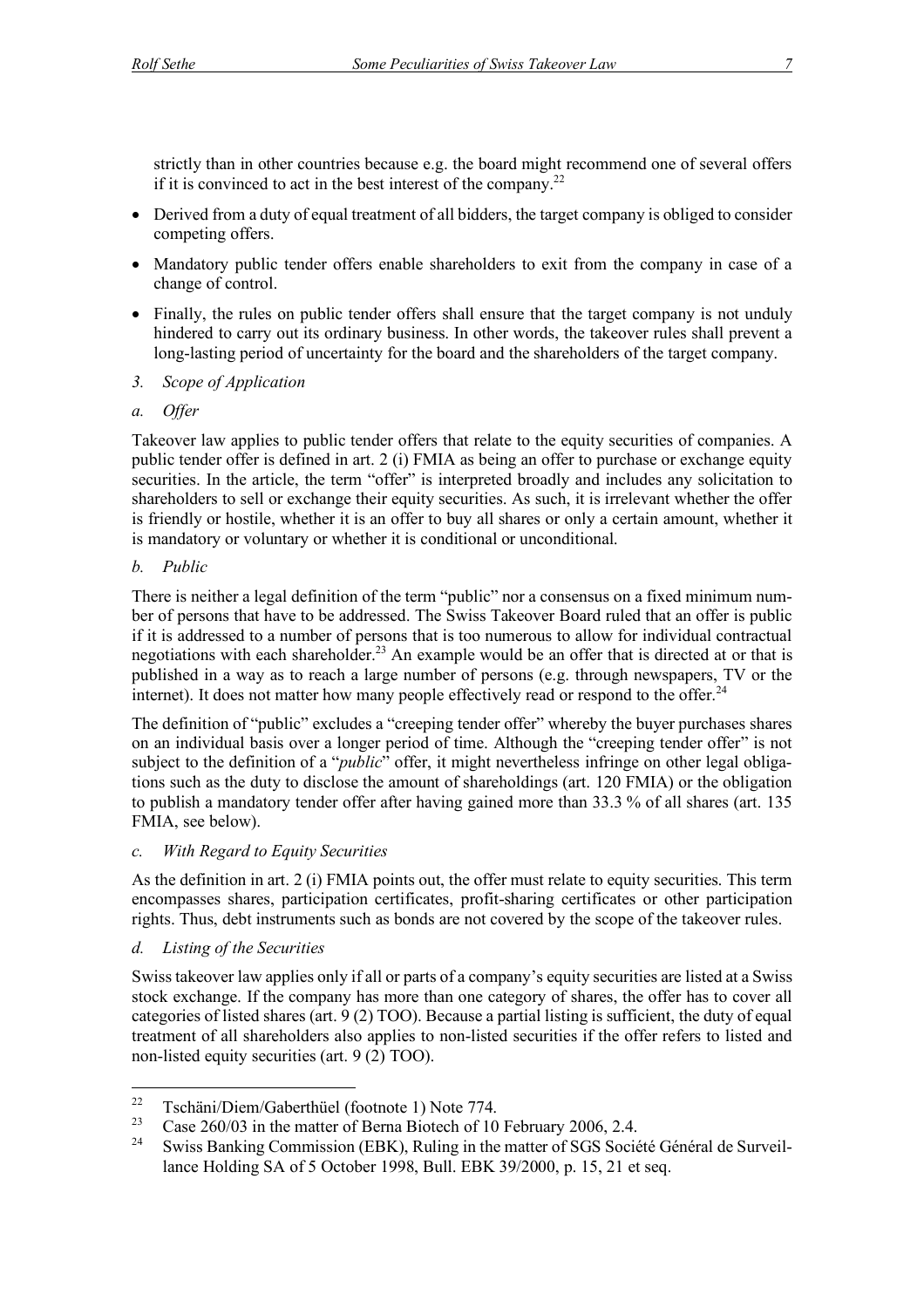## *e. Territorial Scope*

The rules on tender offers apply to all target companies registered in Switzerland whose equity securities are at least partly listed on a Swiss stock exchange (art. 125 (1) (a) FMIA). They also apply to companies with their registered office abroad whose equity securities are "at least in part mainly listed in Switzerland" (art. 125 (1) (b) FMIA).<sup>25</sup> If a Swiss domiciled company is only listed abroad, Swiss takeover law does not apply.

Art. 125 (2) FMIA provides for a rule with regard to companies with a dual listing. If both Swiss and foreign law are applicable simultaneously to a public takeover offer, the provisions of Swiss law may be relinquished if the application of Swiss law would lead to a conflict with the foreign law, and the investor protection provided by the foreign law is equivalent to that provided by Swiss law.

The registered office or domicile of the bidder does not matter. Thus, the bidder can be a Swiss or foreign national or company.

## *f. Circumventions*

The Takeover Board takes cases of (even attempted) circumventions seriously. Thus, it applies the law to cases where the company is delisted with the intention to avoid a public tender offer, or where the public tender offer is delayed until after the delisting,  $26$  or where the company is delisted during the ongoing tender period.<sup>27</sup> The same is true for a public tender offer with regard to a non-listed company that evolved from the demerger of a listed company.28

## *g. Exemptions*

Provided it is justified by overriding interests, the Takeover Board may *ex officio* or in response to a request waive compliance with the individual provisions of the TOO (art. 4 TOO). In particular, the Takeover Board may exempt the offeror in cases of the repurchase of its own equity securities, if equal treatment, transparency, fairness, and good faith are guaranteed and there are no indications of any circumvention of the requirements of the FMIA or other provisions.<sup>29</sup>

## **IV. The Mandatory Public Tender Offer**

## *1. Overview*

Swiss law distinguishes between voluntary and mandatory offers, and it provides for a different set of rules for these two scenarios. A voluntary offer means that a bidder publicly announces that he or she wants to acquire a certain amount of shares. As soon as a person has exceeded the threshold of one third of the voting rights, he or she must publish a mandatory offer to purchase all remaining shares.

<sup>&</sup>lt;sup>25</sup> Currently 13 companies; the stock exchange must publish a list of those foreign companies (art. 116, 115 (2) FMIO), https://www.six-exchange-regulation.com/de/home/issuer/obligations/disclosure-of-shareholdings/capital-foreign-companies.html.

<sup>&</sup>lt;sup>26</sup> Case 0141/02 in the matter of Schweizerische Lebensversicherungs- und Rentenanstalt of 2 December 2003, 1.3.4.

<sup>&</sup>lt;sup>27</sup> Case 0550/01 in the matter of Victoria-Jungfrau Collection AG of 7 November 2013, 1.

<sup>&</sup>lt;sup>28</sup> Case 0556/02 in the matter of Walter Meier AG/WM Technologie AG, 1.<br><sup>29</sup> Telegara Dagad Circular No. 1: Burkagkang suggests of 27 June 2012 (ste

<sup>29</sup> Takeover Board Circular No. 1: Buyback programmes of 27 June 2013 (status as of 1 January 2016).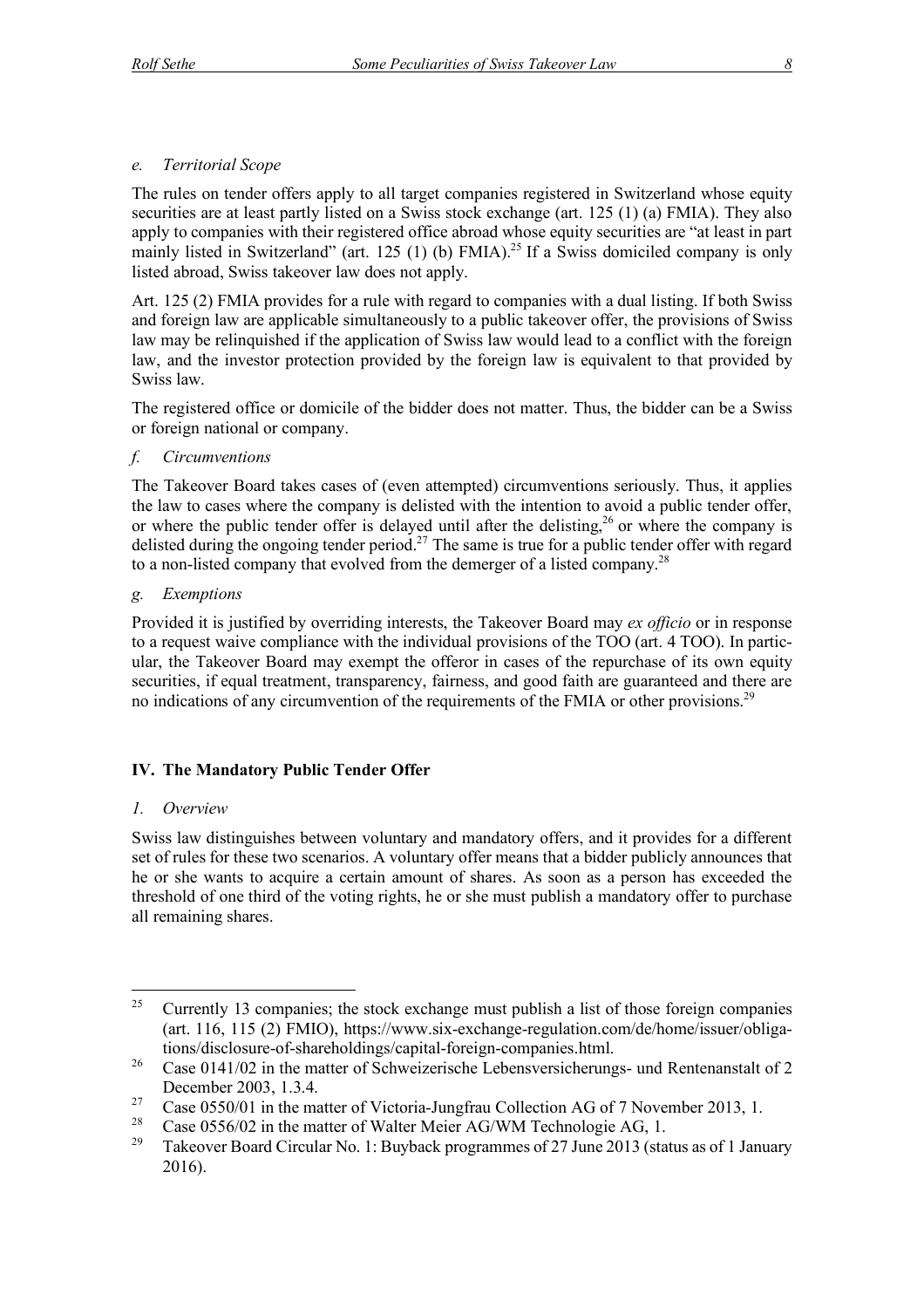In what is rather complicated wording, art. 135 FMIA stipulates the prerequisites of a mandatory offer: Anyone who directly, indirectly or acting in concert with third parties, acquires equity securities which, when added to the equity securities already owned, exceed the threshold of 33.3 % of the voting rights of a target company, whether exercisable or not, must make an offer to acquire all listed equity securities of the company. The offer has to be made within two months after exceeding the threshold of one third of the voting rights.

A mandatory offer is an exception to the principle of freedom of contract. The rationale behind it is the notion of minority protection. In cases where a person holds more than one third of a company's shares, he or she *de facto* controls the shareholder meeting because on average only 60 % of all shareholders attend those meetings. If a person newly acquires shares and as a result exceeds one third of the voting rights, a shift of control takes place. In this situation the other shareholders shall have the possibility to leave the company by selling their shares to the new dominating shareholder (*possibility of exit*). One could argue that a mandatory offer is a disproportionate burden on the offeror. However, past experience has shown that in practice selling those minority shares on the market is often impossible or leads to low prices that do not reflect the intrinsic value of the company. This is especially true in cases where the business plan of the new dominating shareholder is considered to be controversial. On top, it is the new dominating shareholder who is in the *de facto* position to dictate the price especially in cases where the sales volume of the shares is low (*narrow market syndrome*). An additional argument in favour of the mandatory offer is the *equal treatment of shareholders* in the market. The dominating shareholder is willing to pay a high price in order to acquire the controlling position and, once completed, ends up paying much less for the "leftovers". In that situation, shareholders have a strong incentive to sell as soon as possible and do not have enough time to evaluate the situation (so called "danger of a greyhound racing"). If the shareholders know that they can sell their shares at a fair price even if the bidder acquires a dominating position, there is no time pressure anymore.

The disadvantage of mandatory offers for the offeror/dominating shareholder is that the acquisition of control over the company might become more expensive. However, this disadvantage is not critical if one considers that the offeror holds in fact a strong influence over the reaction of the minority shareholders. If he or she is able to convince the minority shareholders that the new business plan for the enterprise will be an improvement, the shareholders will not use the exit offer. In that case, the offer will not turn out to be more expensive. The burden on the dominating shareholder is not disproportionate because – at the end of the day – it is in his hands how expensive the offer will be. Therefore, the reoccurring argument that mandatory offers hamper the market for corporate control<sup>30</sup> can be refuted.

## *2. Opting-out or Opting-up*

Prior to the equity securities being listed on a Swiss stock exchange, the articles of association of a company may stipulate an opting-out. In that case, an offeror shall not be bound by the obligation to make a mandatory public tender offer (art. 125 (3) FMIA). Such a clause can also be introduced after listing, provided that this does not prejudice the interests of shareholders (art. 125 (4) FMIA). The stock exchange publishes a list of the companies that have exercised this option<sup>31</sup> (currently 58 out of 248 listed companies).

The company may by stipulation in its articles of association raise the threshold for a mandatory bid up to 49 % (art. 135 (1) FMIA) (currently 12 out of 248 listed companies).

Both options are result of a compromise in Swiss Parliament achieved between the proponents and opponents of the mandatory bid rule.

 $30\quad$  For the discussion see Fahrländer (footnote 16) Note 584.

<sup>31</sup> https://www.six-exchange-regulation.com/de/home/publications/opting-up-out.html.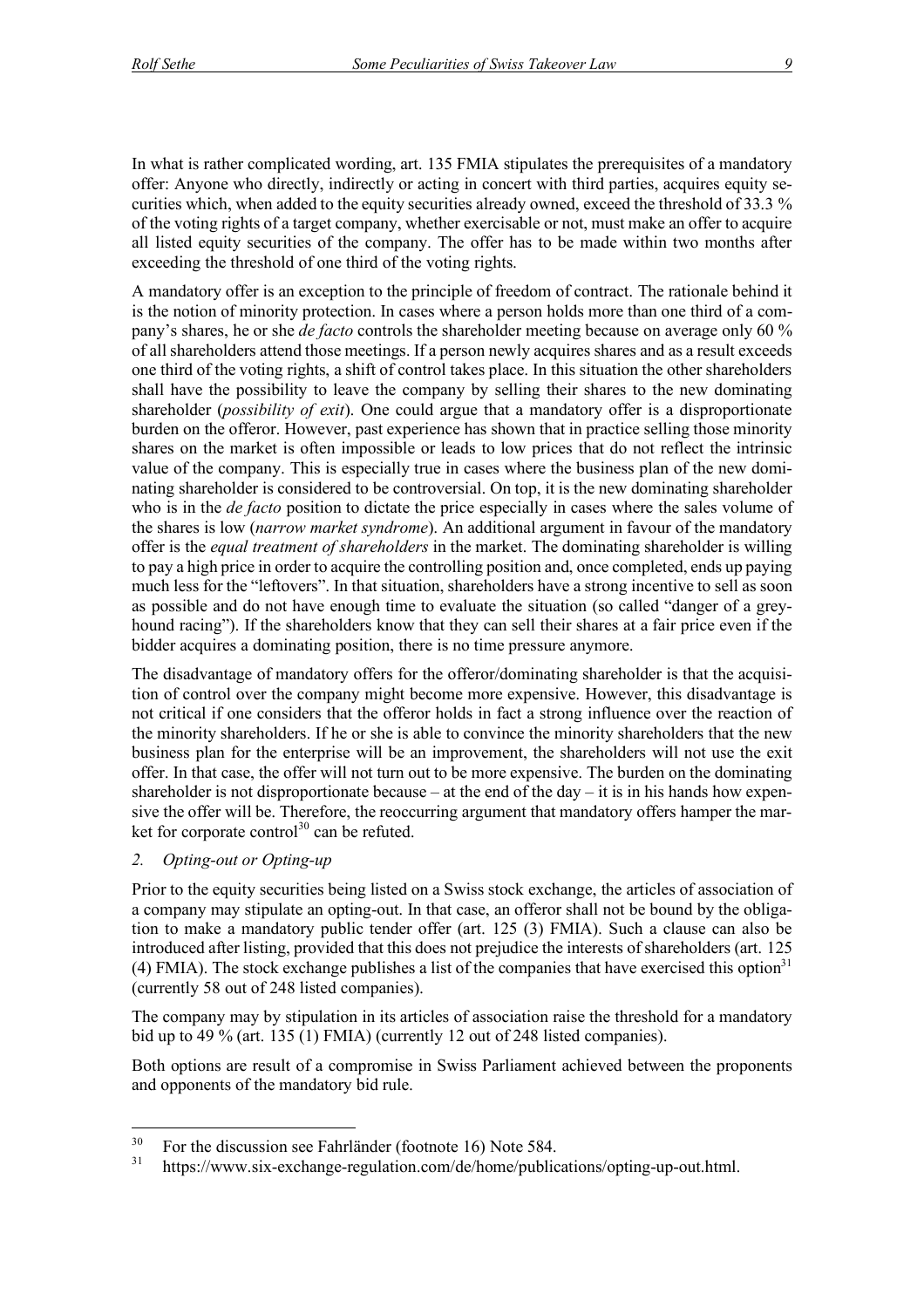A voluntary public tender offer is possible in three cases: It is possible if the bidder wants to buy an amount of shares whereby he or she ends up with not more than 33.3 % (resp. in a case of opting-up with not more than 49 % of the shares). Furthermore, it is also possible in cases where the target company used the opting-out from the mandatory rule, but now wants to acquire shares. Finally, a voluntary public tender offer is used if the bidder already holds shares above the trigger of 33.3 % (49 %) and wants to purchase the rest of the shares.

*4. Threshold of the Mandatory Public Tender Offer*

## *a. Regular Threshold*

An offer has to be made if a natural or legal person acquires ownership<sup>32</sup> of more than 33.3 % of all voting rights of the target company. As already mentioned, target companies may raise this threshold up to 49 % of the voting rights in its articles of association (*opting-up*).

When defining voting rights, the law encompasses all voting rights (whether exercisable or not). Examples of not exercisable voting rights are:

- Own shares of the company (art. 659a (1) CO),
- Shares that are subject to voting restrictions (art. 692 (2) CO),
- Registered shares until the owner is signed into the stock register (art.  $685f(2)$ ,  $(3)$  CO) or
- Shares with suspended voting rights as a sanction for the violation of the duty to disclose the amount of shareholdings (art. 144 (a) FMIA).
- *b. Grandfathering*

The threshold is 50 % for all companies in which a shareholder or group of shareholders already had more than one third (but less than 50 %) of the voting rights as at 1 February 1997 (art. 163 (1) FMIA). The same applies to shareholdings that for the first time fell into the scope of the law after its reform in 2013 (art. 163 (2) FMIA).<sup>33</sup>

- *5. Addressees of the Duty*
- *a. Direct and Indirect Acquisition*

The mandatory public tender offer is triggered if a person directly or indirectly acquires equity securities and exceeds one third of the voting rights (art. 135 (1) FMIA, art. 31 FMIO-FINMA). A direct acquisition is given if the person buying the securities is identical with the beneficial owner behind the transaction, i.e. if a natural or legal person buys the shares for him/herself.

An indirect acquisition is defined as a transaction whereby a person acting under her own name executes in favour of another person who will exercise the voting rights (art. 32, 11 FMIO-FINMA). Thus, the formal owner and the beneficial owner are not identical. This is true for trusts and for directly or indirectly controlled legal entities (group of companies). The duty to make the offer is incumbent only on the beneficial owner, but not on the formal owner (art. 32, 11 FMIO- $FINMA$ ).<sup>34</sup>

 $32$  Not sufficient is the (prior) claim to ownership by a mere purchase agreement. Decisive is the *in rem* status; Barthold/Schilter, in: Sethe et al., SK FinfraG (footnote 16), art. 135 Note 21 et seq.; Hofstetter/Schilter-Heuberger/Brönnimann, in: BSK FINMAG/FinfraG (footnote 16), art. 135 Note 71.

 $33$  If such a person transfers the shares, the duty to make an offer is triggered already for shareholdings between 33⅓ and 50 % of the voting rights (art. 36 FMIO-FINMA).

<sup>&</sup>lt;sup>34</sup> Case  $0423/01$  in the matter of EFG International AG of 24 July 2009, 3.3.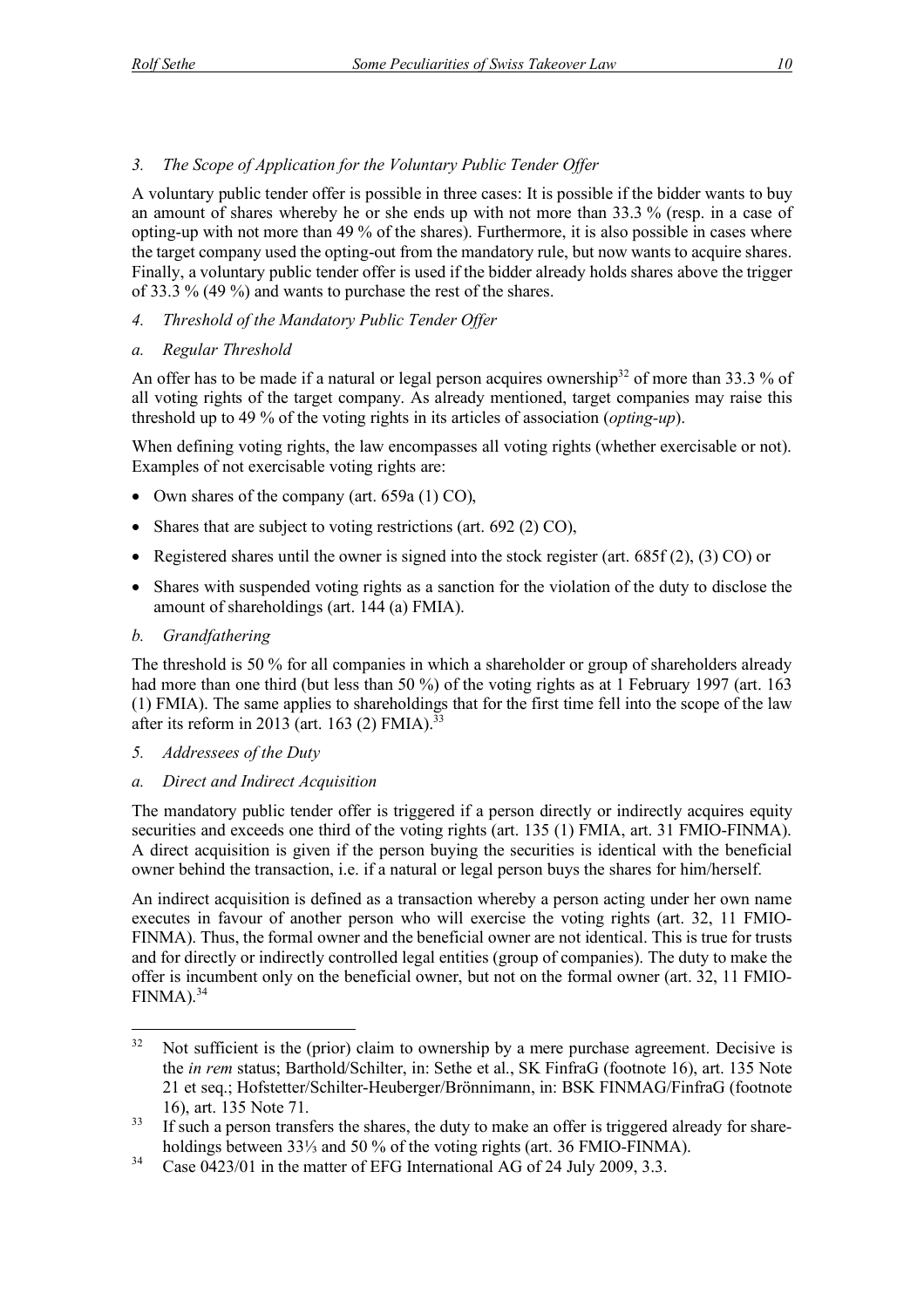## *b. Acting in Concert or as an Organised Group*

A public tender offer has not only to be submitted if *one* person fulfils the prerequisites of art. 135 FMIA, but also if several parties – by contract or other organised procedure or by law – are *acting in concert* or as *an organised group* (art. 33, 12 (1) FMIO-FINMA). Two constellations are covered:

- The group is founded in order to purchase more than one third of all voting rights with the intention to control the company.
- Persons who are already shareholders coordinate their actions or set up a group that owns more than one third of the voting rights in order to control the company.

According to the Swiss Federal Court, in both constellations "control intent" is necessary. Such intent however can be deducted from the external circumstances of the transaction and/or the behaviour of the parties.<sup>35</sup> The duty to make the offer is incumbent on the group (joint liability of all members) or the persons acting in concert. In addition, any member of the group who owns shares of more than one third of all shares is subject to the same duty.<sup>36</sup>

## *c. Change in the Capital Structure*

The obligation for submitting a mandatory offer can also be triggered if the total number of voting rights within the company is reduced with the effect that one shareholder or a group of shareholders exceed the threshold. Such a situation can occur, for instance, after a capital reduction by redemption of own shares or after an asymmetric demerger of the company. Because the person or group that as a result owns more than one third of the voting rights might not have intended to acquire such a quota, the law provides for an exemption clause in this case  $(cf.$  art. 136 (1) (b) FMIA, see *infra* IV. 6. c).

## *6. Exemptions*

## *a. Acquisitions by Act of Law as a General Exemption*

The duty to make an offer does not apply if the voting rights have been acquired as a result of a donation, succession or division of an inheritance, matrimonial property law, or compulsory execution proceedings (art. 136 (2) FMIA).

The claim to an exception needs to be notified to the Takeover Board which must initiate an administrative procedure within five trading days if it has reason to suspect that the conditions of the exemption have not been met (art. 40 (2) FMIO-FINMA). The exemption is deemed granted if the period expires without any action by the Takeover Board.

## *b. Acquisitions for Certain Purposes*

No offer has to be made if the threshold is exceeded during a restructuring resulting from a capital downgrade and a prompt capital increase for the purpose of offsetting a loss. Also no offer is required if banks or securities dealers acquire equity securities as part of an issue of those securities and sell that part of equity securities exceeding the threshold within three months.<sup>37</sup> The temporary shareholding does not entail a change of control. With regard to the application for an exemption, see art. 40 (2) FMIO-FINMA, as described above.

<sup>&</sup>lt;sup>35</sup> See decision of the Federal Supreme Court BGE 130 II 530, 6.5.<br><sup>36</sup> See February (footpote 16) Note 500

 $36$  See Fahrländer (footnote 16) Note 599.

The period may be extended if necessary and justified, cf. art. 40 (3) FMIO-FINMA.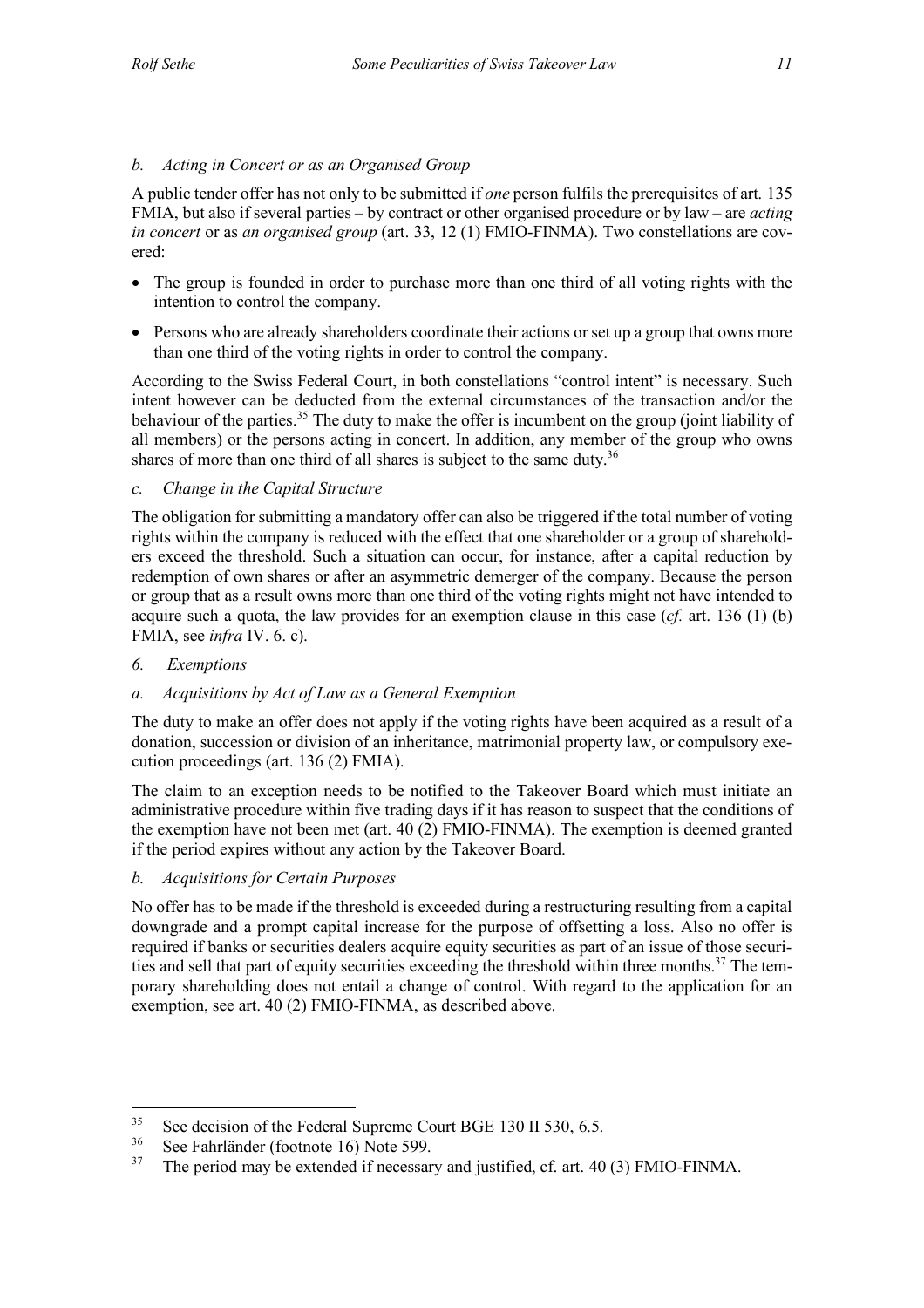## *c. Discretionary Exemptions on a Case-by-Case Basis*

The Takeover Board has the discretion to grant exemptions from the duty to make an offer in certain justified cases. The law mentions the following non-exhausting list of examples:

- No offer is needed where the transfer of voting rights occurs within a group organised pursuant to an agreement or otherwise. In such a case, only the group as such shall be subject to the duty to make an offer, and the transfer within the group does not change the voting structure as such (art. 136 (1) (a) FMIA).
- If the threshold is exceeded as a result of a decrease in the total number of voting rights of the company, the shareholders (in most cases) do not intend to change the control of the company. This justifies an exemption (see *supra* IV. 5. c) (art. 136 (1) (b) FMIA).
- No offer is needed where the threshold is exceeded only temporarily (art. 136 (1) (c) FMIA).
- In the normal course of business, securities might be acquired without consideration (*bonus shares*) or on exercise of pre-emptive rights pursuant to a share capital increase. These incidents are normally not intended to change control within the company (art. 136 (1) (d) FMIA).
- Another exemption is possible if the securities have been acquired in order to rescue the business enterprise. Otherwise it would be difficult (or impossible) to find a person willing to reorganise the enterprise (art. 136 (1) (e) FMIA).
- If the person acquiring more than one third cannot control the target company because another person or group already has a higher amount of voting rights, no offer is needed (art. 41 (2) (a) FMIO-FINMA).
- If a member of an organised group (see art. 136 (1) (a) FMIA) exceeds the threshold additionally to the excess of the threshold by the group, he or she must not make an offer because the group is already obliged to do so.
- The Takeover Board may grant an exemption if the previous acquisition was made indirectly. the acquisition was not one of the main aims of the transaction and the interests of the target company's shareholders remain protected.

In all cases a decision of the Takeover Board is necessary (art. 61 (1), (2) TOO). Conditions may be attached when granting exceptions, in particular the setting of obligations incumbent on the acquiring person in the future (art. 41 (3) FMIO-FINMA). According to art. 41 (4) FMIO-FINMA, those conditions are binding for a legal successor who acquires a shareholding exceeding one third of the voting rights, even if the legal successor is exempt from the duty to make an offer under Art 136 (2) FMIA.

*7. Other Requirements and the Subject of the Offer*

The rules applicable for voluntary public tender offers also apply to mandatory ones. However, the latter are subject to a number of special restrictions. The offer must relate to all of the target's equity securities (i.e. shares, participation certificates, profit-sharing certificates or other participation rights) listed on a Swiss stock exchange. A partial offer is inadmissible because all minority shareholders shall have the opportunity of an exit.

The offer does not relate to bonds or other debt instruments, even if these are listed. The same is true for convertible rights or options on securities even if these rights are listed.<sup>38</sup> There is one exception though: The offer must include new equity securities created through equity derivatives,

<sup>&</sup>lt;sup>38</sup> Case 0033/02 in the matter of Banca del Gottardo of 26 April 1999, 3; Tschäni/Iffland/Diem, in: BSK FINMAG/FinfraG (footnote 16), art. 125 Note 5.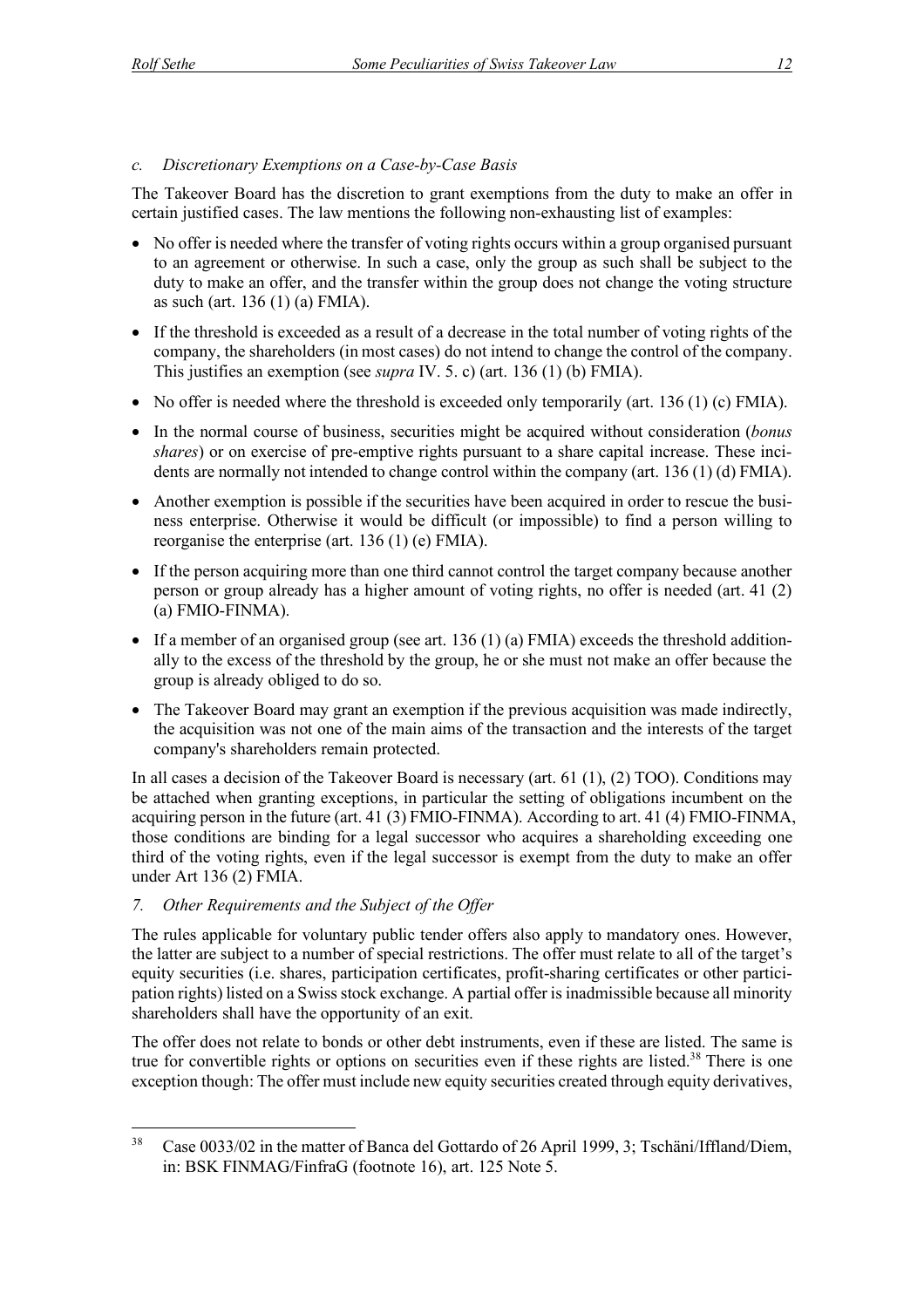if the associated rights are exercised prior to the expiry of the extended offer period under art. 130 (2) FMIA (art. 35 (2) FMIO-FINMA).<sup>39</sup>

In order to avoid a conflict with other jurisdictions that might lead to the liability of the offeror, a public tender offer may exclude shareholders residing in certain jurisdictions (*sales restrictions*).40 Sales restrictions have to be limited to the minimum necessary in order to reach the pursued goal of excluding any liability. In other words: The offeror has no discretion but needs to prove the existence of objective grounds for any restriction.

It goes without saying that the offer can exclude all equity securities that already belong to the bidder or the bidding group. $41$ 

*8. Conditional Offer* 

As a general rule, a mandatory offer may not be subject to any conditions. This distinguishes the mandatory offer from voluntary offers. This rule prevents constellations whereby the offeror tries to circumvent a mandatory offer by imposing impossible conditions. However, a conditional mandatory offer is allowed in exceptional cases, e.g. if a purchase needs an administrative approval (such as the consent of the antitrust authorities). $42$ 

## **V. The Bid Price in Cases of a Mandatory Offer**

## *1. The Purpose of Legally Fixing the Bid Price*

The minimum bid price of a mandatory public tender offer is fixed by law.<sup>43</sup> Otherwise the bidder could circumvent the obligation to make an offer by fixing an artificially low price. Therefore, the price offered must be at least as high as the higher of the following two amounts: a. the stock exchange price; b. the highest price that the offeror has paid for equity securities of the target company in the preceding twelve months (art. 135 (2) FMIA). The combination of these two methods to determine the bid price serves the purpose of equal treatment of all shareholders of the target company. If the target company has issued several classes of equity securities, there must be an appropriate relationship among the prices offered for the various classes of equity securities (art. 135 (3) FMIA, art. 42 (1) FMIO-FINMA).

- *2. The Legal Requirements in Fixing the Price*
- *a. The "Stock Exchange Price"*

The "stock exchange price" depends on the following factors:

- As a general rule, the stock exchange price corresponds to the volume-weighted average price of the stock exchange trades of the last 60 trading days prior to publication of the offer or the preliminary notification (art. 42 (2) FMIO-FINMA).
- The price must be adjusted to negate the effects of significant price influences triggered by any special events (e.g. dividend distribution or capital transactions) that occurred during this

<sup>&</sup>lt;sup>39</sup> Case 0171/02 in the matter of EIC Electricity SA of 21 August 2003, 2.2.<br><sup>40</sup> Ear details see February (features 16) Note 610, 431 at see : Gerielra/

<sup>40</sup> For details see Fahrländer (footnote 16) Note 610, 431 et seq.; Gericke/Wiedmer (footnote 16), art. 9 Note 85 et seq.; Glatthaar/Bernet/Luginbühl (footnote 16) p. 66.

<sup>&</sup>lt;sup>41</sup> Case 0171/02 in the matter of EIC Electricity SA of 21 August 2003, 2.2.

<sup>42</sup> Hofstetter/Schilter-Heuberger/Brönnimann, in: BSK FINMAG/FinfraG (footnote 16), art. 135 Note 120 et seq.; Gericke/Wiedmer (footnote 16), art. 13 Note 13 et seq.

 $43$  The minimum price is not applicable to a voluntary offer. Only the best price rule applies because it is derived from the rule of equal treatment which is valid for all kinds of offers.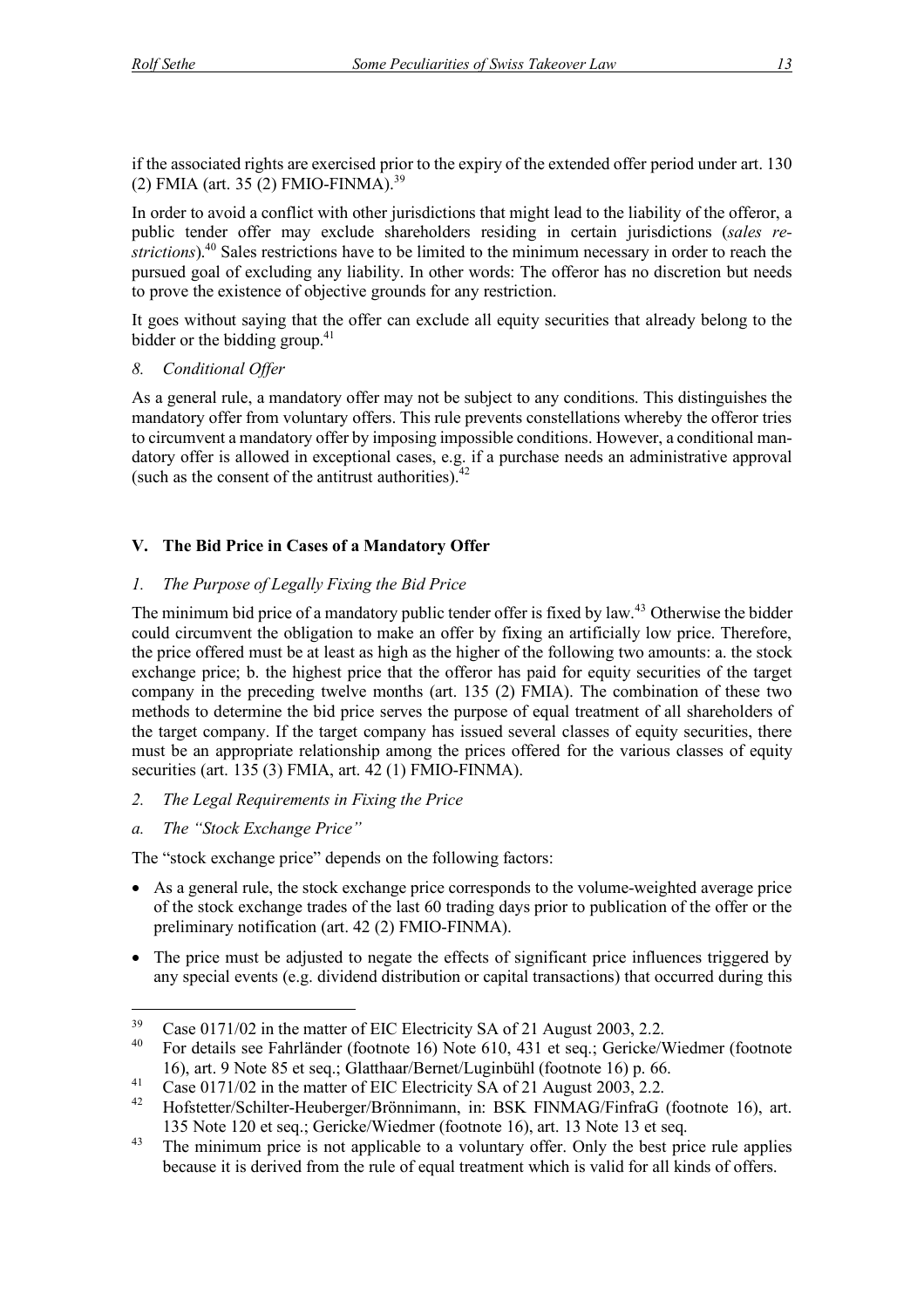period. In order to prevent manipulations, an audit firm must confirm the adequacy of the adjustment and show the calculation basis in its report (art. 42 (3) FMIO-FINMA).

- $\bullet$  If the listed equity securities are not liquid<sup>44</sup> prior to disclosure of the offer or prior announcement, an audit firm must evaluate the company by means of a report. In its report the audit firm shall outline the evaluation methods used and the basis for evaluation. It shall provide an explanation of whether and, if so, to what extent, the setting of the minimum price is based on the stock exchange price or company value (art. 42 (4) FMIO-FINMA).
- *b. The "Highest Price paid within the last 12 Months"*

The "highest price paid within the last 12 months" is determined as follows (cf. art. 43 FMIO-FINMA):

- Relevant is the highest price paid by the offeror for equity securities in the target company over the past 12 months prior to publication of the offer or prior notification.
- The price must be determined separately for each type of equity security. The price of the most expensive equity security relative to the nominal value forms the basis for setting the appropriate ratio between the prices of different types of equity security.
- If the bidder has acquired equity securities of the target company through an exchange of securities instead of payment in cash, the price is calculated at the value of these securities at the time of their exchange.
- If the person buying or selling has added other benefits (e.g. guarantees, payment in kind, personal discount) in addition to the main payment for the previous acquisition, the price for the previous purchase shall be reduced or increased correspondingly.
- If the acquisition took place in form of an exchange of securities or with the addition of benefits, an audit firm must review the valuation of the equity securities and the adequacy of the increase or decrease in the price. The calculation details must be shown in the report.
- To prevent circumventions, art. 44 FMIO-FINMA stipulates that the buyer  $-$  if the prior acquisition was made indirectly – must disclose the price he or she paid (indirectly) for his/her share of the target company's equity securities. This information is part of the offer prospectus. The valuation must be audited by an audit firm.
- Art. 47 FMIO-FINMA provides for the possibility of exemptions to these rules which may be granted for good cause by the Takeover Board.
- *c. The Best Price Rule*

In addition, the offeror has to abide by the "best price rule" (art. 10 TOO):

• If the offeror directly or indirectly acquires equity securities of the target company within the period running from the publication of the offer until six months after the additional acceptance period at a price that exceeds the offer price, he or she must offer this price to all recipients of

<sup>&</sup>lt;sup>44</sup> The Takeover Board gave a definition of the term "liquidity" in its Circular No. 2 re Liquidity in the context of takeover law of 26 February 2010 (status as of 1 January 2016): A security included in the Swiss Leader Index of the SIX Swiss Exchange (SLI) shall always be deemed liquid. Other securities are considered illiquid if the monthly median of the daily volume of on-exchange transactions is less than 0.04% of the tradable portion of the relevant security (*free float*) in at least 10 of the 12 full months preceding the publication of the offer or the pre-announcement.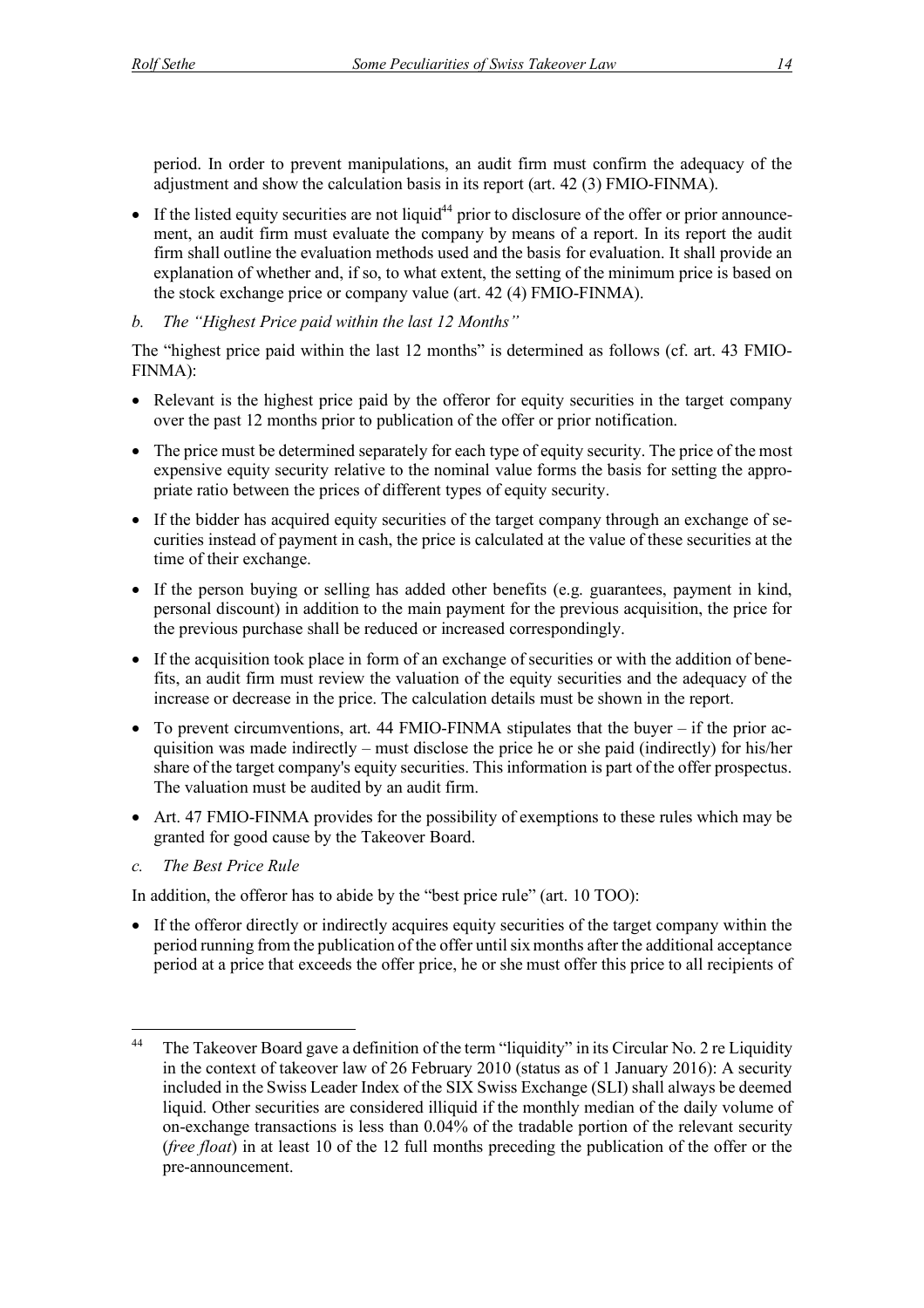the offer. The term "recipients of the offer" means not only those shareholders who accepted the offer but includes all shareholders of the target company.<sup>45</sup>

- The best price rule also applies to a group of offerors acting in concert. This means that the best price rule is triggered for the whole group if one member buys at a price that exceeds the offer price. However, the risk for the group members is significant. Some groups therefore conclude an agreement whereby they undertake not to buy any shares of the target company. However, such an agreement can be a "blunt sword".<sup>46</sup> If one member ignores it, the best price rule is applicable and the group members are jointly liable to pay the extra amount to the shareholders. They can claim damages from the violating group member. Thus, this remedy is only worthwhile if the perpetrator has enough funds available.
- The rule is even applicable if the acquisition of the shares is undone at a later date.<sup>47</sup>
- The best price rule also applies to the acquisition of participation derivatives and to offers relating to such instruments.
- It also applies to acquisitions within the group acting in concert. This extensive interpretation of the rule safeguards that bidders do not form a group simply for the purpose of giving a premium to one of its members.<sup>48</sup>
- If a bank or a broker was involved into the takeover, the question arises whether they are prevented from making trades in the target share market for the next six months. The Takeover Board differentiates as follows: If the bank or broker acquires shares on the account of customers the rule does not apply. The opposite is true if the purchase is for proprietary trading or for the account of an investment company that is managed by the bank. However, the takeover board may also grant an exception in extraordinary circumstances (art. 4 (1) TOO).
- Another exception of the rule are share buyback programmes. Otherwise the target company would be hampered in its business activities which would violate the purpose of the takeover law to safeguard the ongoing business of the target company as far as possible.
- After publication of the offer, auditors shall verify whether the provisions of the FMIA and ordinances, as well as the decisions of the Takeover Board in connection with the offer, have been complied with throughout the offer period (art. 28 (1) TOO). It shall in particular verify whether the best price rule was observed. The auditors submit their report to the takeover board.

## *3. Abolition of the Control Premium*

From 1 January 1997 until 1 Mai 2013, it was allowed to pay a control premium of up to 33⅓. This premium was an exception of the duty of equal treatment and could be paid to a major shareholder. It was not necessary that the acquisition from that major shareholder in turn led to a position for the buyer to control the target. Therefore, the bidder had discretion to whom he paid the premium and to whom not.<sup>49</sup>

 <sup>45</sup> Swiss Banking Commission (EBK), Ruling in the matter of Implenia AG of 20 December 2007, 24 et seq.; Barthold/Schilter, in: Sethe et al., SK FinfraG (footnote 16), art. 135 Note 128.

<sup>&</sup>lt;sup>46</sup> Barthold/Schilter, in: Sethe et al., SK FinfraG (footnote 16), art. 135 Note 126.<br><sup>47</sup> Case 0624/01 in the matter of Sympatic AG of 2 February 2016, 4.4: Case 01

Case 0624/01 in the matter of Syngenta AG of 2 February 2016, 4.4; Case 0572/03 in the matter of UBS AG of 3 October 2014, 8.3; Barthold/Schilter, in: Sethe et al., SK FinfraG (footnote 16), art. 135 Note 130.

<sup>&</sup>lt;sup>48</sup> Case 0542/01 in the matter of Società Elettrica Sopracenerina S.A. of 31 July 2013, 5.2.

<sup>49</sup> Gruber, Die Pflicht zum Übernahmeangebot im neuen Börsengesetz, Zurich 1996, p. 105 et seq.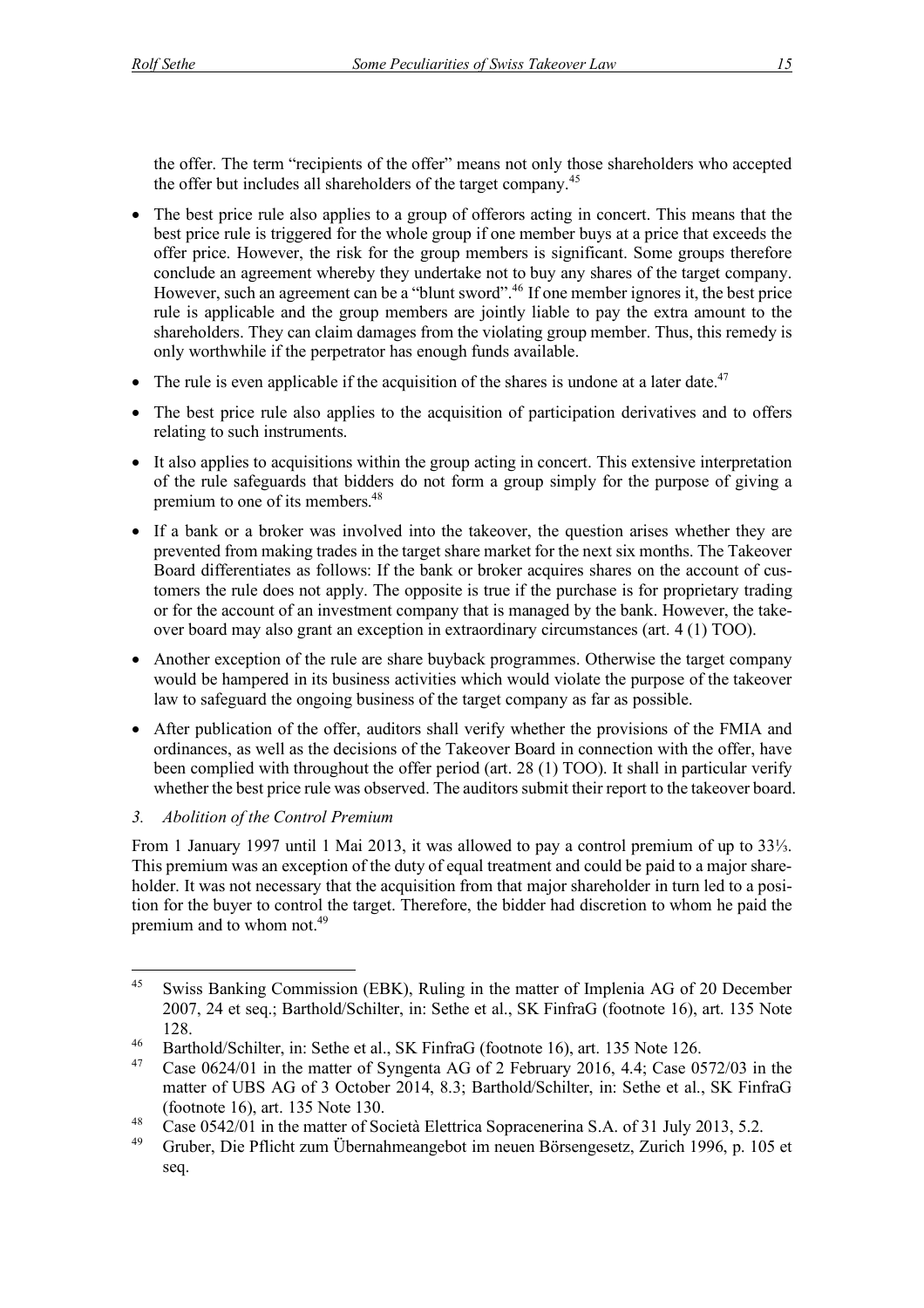It was argued that the controlling position in a company had a higher value than a minority position or a mere splinter involvement.<sup>50</sup> Academic scholars argued that a major shareholder bears a higher risk than an average shareholder because his/her capital was not diversified and he/she therefore had to monitor his investment more closely. The control premium was seen as remuneration for bearing this extra risk.<sup>51</sup> Another justification for the control premium was the fact that when selling their shares, major shareholders often had to give representations and warranties to the buyer. The control premium compensates for the risks inherent in those guarantees.<sup>52</sup>

The abolition of the control premium was based on the consideration that the premium was unique within Europe and a major disadvantage for Switzerland as a location for IPOs.<sup>53</sup> The Swiss capital market is in strong competition with the markets of its neighbouring countries which all belong to the European Union where a control premium does not exist.

## *4. Ways of Settlement of Mandatory Offers*

Depending on the kind of offer, the bid price may be paid either in cash or in exchange of securities or in a mixture of both. However, settlement against securities is permitted provided full payment in cash is offered as an alternative. Thus, shareholders of the target company, who do not want to become shareholders of the bidder, have the option to take cash (art. 45 FMIO-FINMA). In addition, the option has a second purpose – it hinders a bidder to make an unattractive exchange offer.

As long as the minimum price rule and the best price rule are observed, it is possible that the value of the payment in cash and the one in exchange of securities may differ (art. 9b TOO). Therefore, a bidder has the possibility to make the exchange of securities more attractive than the cash offer.

## **VI. Sanctions for Violations of the Duty to Publish a Tender Offer**

## *1. Criminal Sanctions*

A fine not exceeding CHF 10 million shall be imposed on any person who wilfully fails to comply with a legally binding duty to make an offer (art. 152 FMIA).

*2. Sanctions in Supervisory Law*

Because the takeover proceedings are administrative by their very nature, a mandatory offer may in theory be enforced by means of an administrative act. However, the Swiss Financial Market Authority does not have the power to establish contractual obligations between the shareholders and the offending offeror.

 <sup>50</sup> Botschaft zu einem Bundesgesetz über die Börsen und den Effektenhandel (Börsengesetz, BEHG) of 24 February 1993, BBl 1993 I 1418; Statement Takeover Board, Kontrollprämie, Stellungnahme an das Eidgenössische Finanzdepartement EFD, Staatssekretariat für internationale Finanzfragen (SIF), Leiterin Rechtsdienst EFD, of 21. Januar 2011, Note 12 <https://www.newsd.admin.ch/newsd/message/attachments/ 21917.pdf>.

<sup>&</sup>lt;sup>51</sup> Statement Takeover Board (footnote 50), Note 13; Gruber (footnote 49), p. 106; Frei, Öffentliche Übernahmeangebote in der Schweiz, 2nd ed. Berne 1997, p. 128.

 $52$  Frei (footnote 51), p. 128.

<sup>53</sup> In favour of the abolition: Thévenoz/Roos, Die sogenannte Kontrollprämie im Übernahmerecht, SZW 2011, p. 612 et seq.; against it: Reiser/von der Crone, Mindestpreis nach Art. 32 Abs. 4 BEHG, GesKR 2012, p. 29 et seq.